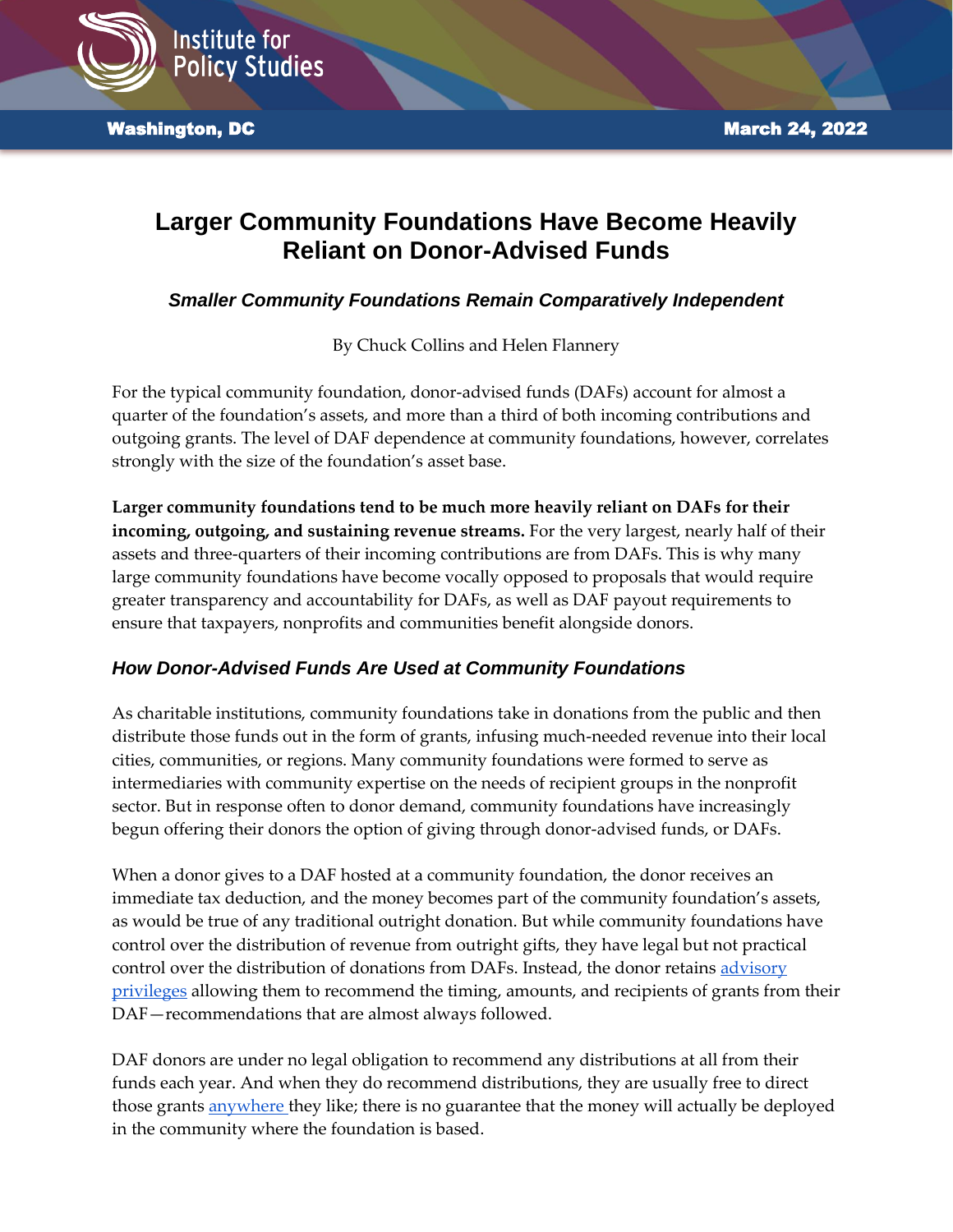Even knowing these concerns, many community foundations still [rationalize](https://www.insidephilanthropy.com/home/2015/2/26/a-vital-pipeline-how-donor-advised-funds-engage-new-donors-a.html) DAF programs as donor engagement and cultivation tools that could potentially lead to outright gifts in the future. But they must nonetheless work hard not only to convince donors to spend from their DAFs, but also to direct that DAF giving to the local community.

DAF giving across all types of sponsors has increased rapidly in recent years; according to [reporting](https://www.nptrust.org/reports/daf-report/) by the National Philanthropic Trust, giving to DAFs has almost tripled over the past decade, and now makes up 13 percent of all individual giving in the United States. And DAFs now account for nearly \$46 billion of the assets held at the country's community foundations.

#### *Community Foundations and Metrics Used in Our Analysis*

In an effort to determine how heavily dependent community foundations have become on DAFs, the Institute for Policy Studies examined the tax returns of participants in Candid's [Columbus Survey](https://columbussurvey.cfinsights.org/dashboard/year/2019/tab/data-lists/)—an annual survey of community foundations. We examined three metrics for each of these foundations:

The **proportion of the asset base** that is made up of funds stored in DAFs The **proportion of incoming contributions** that are in the form of contributions to DAFs The **proportion of outgoing grants** that are in the form of grants from DAFs

Arguably the most important of these metrics is the first one—the percent of the foundation's asset base that is made up of DAF funds—since that is the most direct marker of the foundation's dependence on DAFs. But any foundation where DAFs are responsible for large amounts of its asset base, its incoming contributions, or its outgoing grants is likely to be strongly motivated to keep DAF revenue streams maintained.

The analysis that follows includes information from the 206 foundations participating in the Columbus Survey in 2019 that filed their tax returns electronically that year. The assets of these 206 foundations ranged in size from just over \$6 million (the Franklin County Community Foundation in Indiana) to \$9.3 billion (the largest community foundation in the country, the Silicon Valley Community Foundation in California).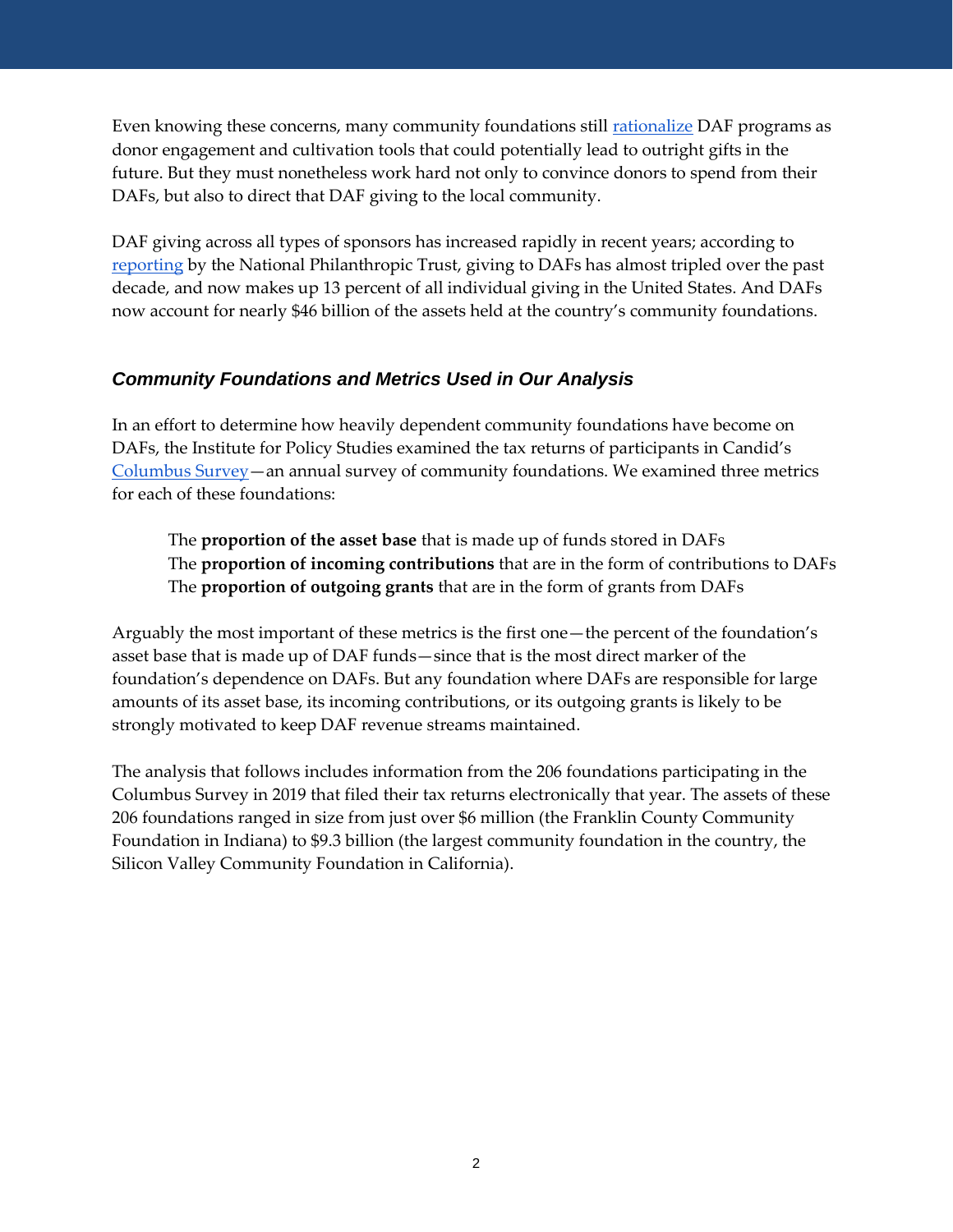### *Key Findings*

Overall, across the 206 community foundations we analyzed:

- DAFs accounted for a median **24 percent of assets**.
- A median **41 percent of all incoming contributions** consisted of contributions to DAFs.
- A median **42 percent of all outgoing grants** were grants from DAFs.

However, the level of DAF dependence at community foundations correlates very strongly with the size of the foundation. **Larger community foundations tend to be much more heavily reliant on DAFs for their incoming revenue streams; DAFs account for a much larger proportion of their outgoing grants; and DAFs make up a much larger proportion of their total assets.**



#### **Community Foundation Use of DAFs by Asset Size**

(206 Largest Electronically-Filing Community Foundations, 2019)

For the very smallest community foundations—those with an asset base of less than \$10 million—DAFs make up just 11 percent of their assets, account for just 7 percent of their incoming contributions, and are responsible for just 7 percent of their outgoing grants. For the very largest community foundations, on the other hand—those with assets of upwards of a billion dollars—DAFs make up 44 percent of their assets, account for 70 percent of their incoming contributions, and are responsible for 65 percent of their outgoing grants.

At the very top of the scale, the reliance on DAFs is extraordinary. For the largest community foundation in the survey, the Silicon Valley Community Foundation, DAFs make up a full 88 percent of its asset base, account for 98 percent of its incoming contributions, and are responsible for 98 percent of its outgoing grants. But several smaller community foundations are not far behind, including the Greater Houston Community Foundation, the Greater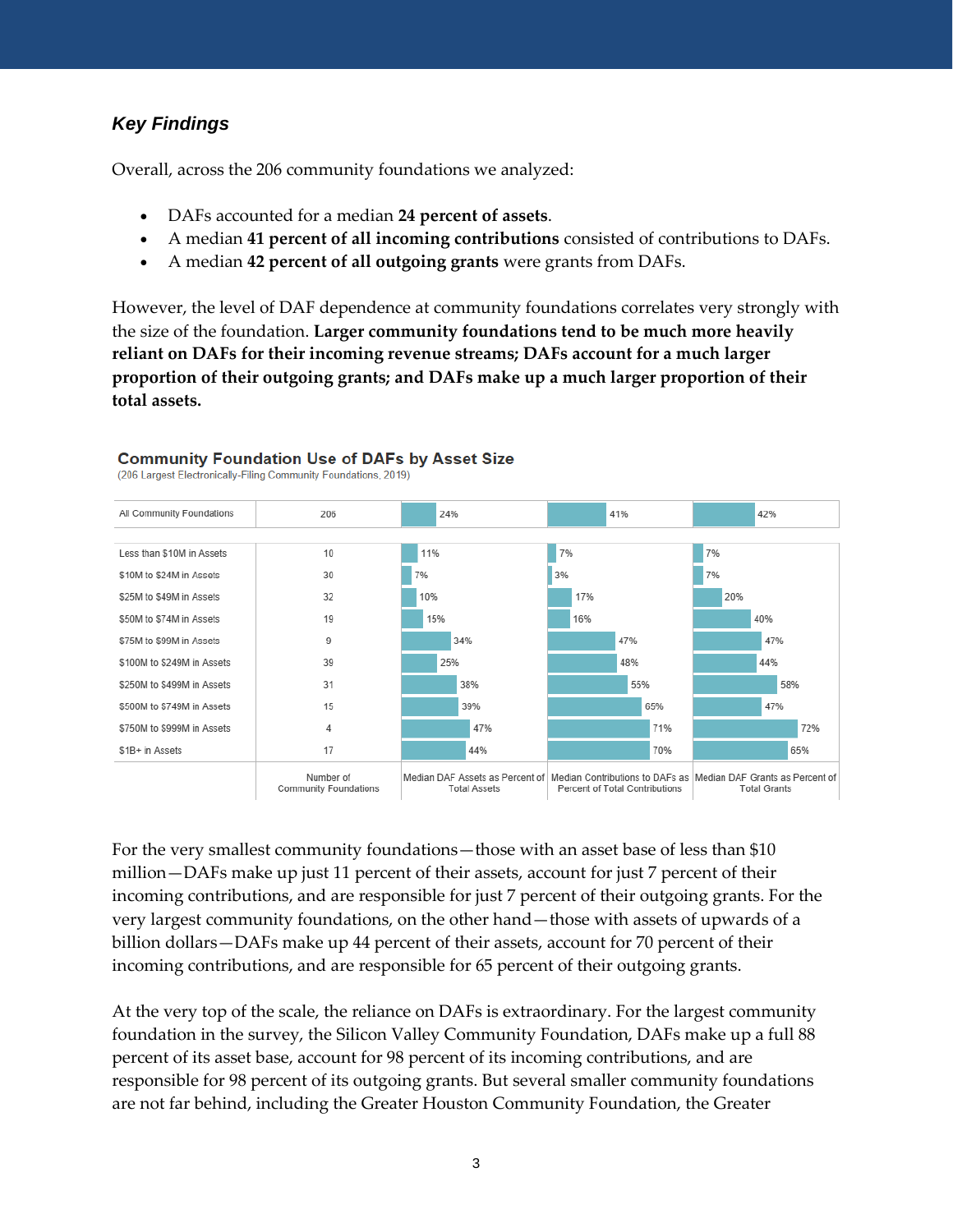Washington Community Foundation, and the Charlottesville Area Community Foundation. (A full table of the community foundations we analyzed can be found in the appendix below.)

This means that, overall, the larger a community foundation is, the more reliant they are on DAFs for incoming, outgoing, and sustaining revenue. It also means that they are more vulnerable to competition from national sponsors, which can, in many cases, offer their donors much lower barriers to entry, and lower management fees.

These metrics have not changed much over the past few years, but the general trajectory across the industry is upwards. The median proportion of incoming contributions to community foundations that consists of contributions to DAFs, for example, rose from 39 percent in 2016 to 41 percent in 2019. The median proportion of community foundation assets made up of assets in DAFs rose from 20 percent to 24 percent over the same period.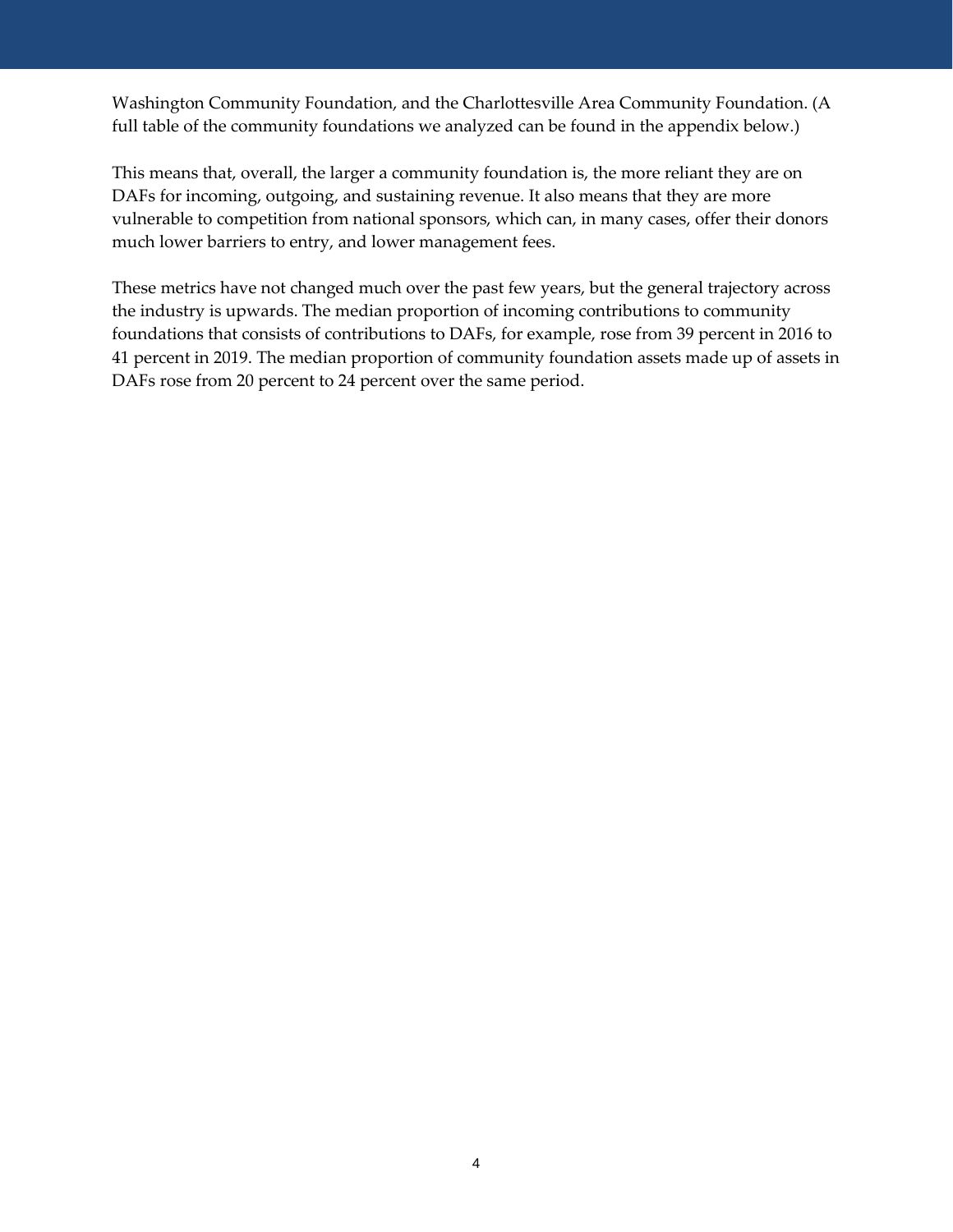#### *Appendix I: Methodology*

All tax-exempt nonprofit organizations in the U.S., including community foundations, with gross annual receipts of \$50,000 or more must file either a 990 or 990-EZ tax form [annually.](https://www.irs.gov/charities-non-profits/exempt-organization-annual-filing-requirements-overview#:~:text=An%20organization%20that%20normally%20has,Organization%20Exempt%20from%20Income%20Tax.) Organizations with total assets of \$10 million or more that file at least 250 returns per year (including employee W2s) must file these forms [electronically.](https://www.irs.gov/charities-non-profits/exempt-organizations-e-file-large-organizations-required-to-file-electronically#:~:text=E%2Dfiling%20of%20Forms%20990,to%20file%20Forms%20990%20electronically.) This latter category includes most of the large and mid-size community foundations in the country.

Unless otherwise noted, all of the granting information in this paper is based on an Institute for Policy Studies analysis of the publicly-available tax returns of the 206 community foundations participating in Candid's [Columbus Survey](https://columbussurvey.cfinsights.org/dashboard/year/2019/tab/data-lists/) that filed electronically for the tax years from 2016 to 2019. These are the most recent four years currently available for most of these foundations. We used the assets listed in the Survey for 2019 as the basis by which to classify foundations by size.

The individual metrics examined in this analysis are derived from the IRS form 990 tax returns for these 206 electronically-filing community foundations as follows:

**Total assets** are total net assets from Part X, Line 16, End of Year. **DAF assets** are the aggregate value of donor-advised funds at end of year from Schedule D, Part I, Line 4, (a) donor-advised funds.

**Total contributions** are contributions and grants from Part I, Line 8, Current Year. **DAF contributions** are the aggregate value of contributions to (during year) from Schedule D, Part I, Line 2, (a) donor-advised funds

**Total grants** are total grants and similar amounts paid from Part I, Line 13, Current Year. **DAF grants** are the aggregate value of grants from (during year) from Schedule D, Part I, Line 3, (a) donor-advised funds.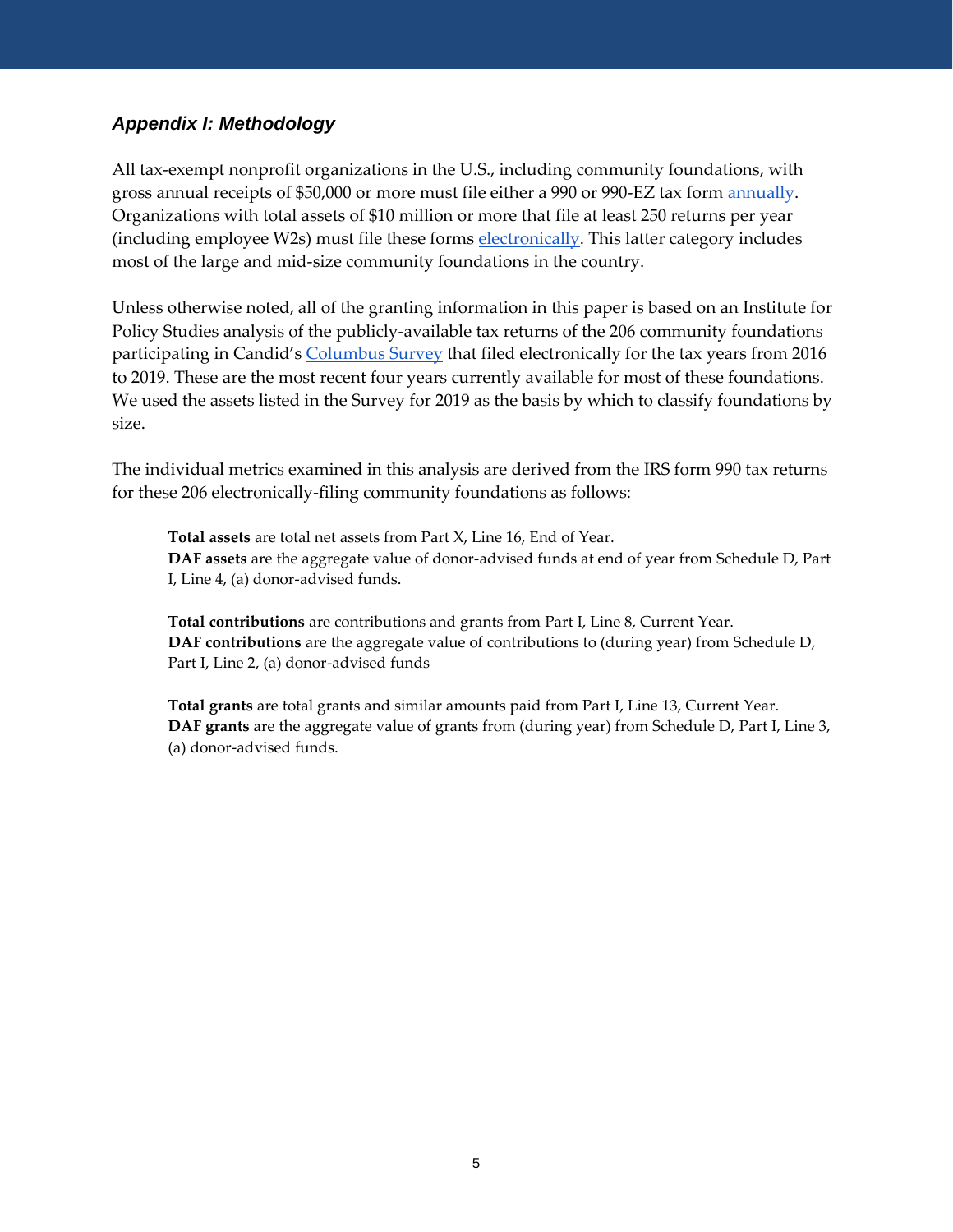# *Appendix II: Community Foundation Data for 2019*

Includes the 206 community foundations responding to Candid's [Columbus Survey](https://columbussurvey.cfinsights.org/dashboard/year/2019/tab/data-lists/) that filed tax returns electronically in 2019. Community foundations are sorted by the percent of their assets held in DAFs.

|                                              |            |          |               |                                 |                          |                 | <b>Contribs to</b>           |              |            |                                 |
|----------------------------------------------|------------|----------|---------------|---------------------------------|--------------------------|-----------------|------------------------------|--------------|------------|---------------------------------|
|                                              |            | Total    | <b>DAF</b>    | <b>DAF Assets</b><br>as Percent |                          | <b>Contribs</b> | DAFs as<br><b>Percent of</b> | <b>Total</b> | <b>DAF</b> | <b>DAF Grants</b><br>as Percent |
| <b>Community Foundation</b>                  | <b>EIN</b> | Assets   | <b>Assets</b> | of Total                        | Total<br><b>Contribs</b> | to DAFs         | Total                        | Grants       | Grants     | of Total                        |
| Greater Houston Community Foundation         | 23-7160400 | \$738M   | \$679M        | 92.0%                           | \$174M                   | \$151M          | 86.9%                        | \$129M       | \$107M     | 83.0%                           |
| Indian River Community Foundation Inc        | 20-1729243 | \$68M    | \$60M         | 87.9%                           | \$31M                    | \$28M           | 91.7%                        | \$10M        | \$8M       | 78.0%                           |
| Silicon Valley Community Foundation          | 20-5205488 | \$9,265M | \$8,132M      | 87.8%                           | \$1.213M                 | \$1,182M        | 97.5%                        | \$1,400M     | \$1,365M   | 97.5%                           |
| The Community Foundation Of North Florida In | 59-3473384 | \$81M    | \$69M         | 84.9%                           | \$8M                     | \$7M            | 93.4%                        | \$4M         | \$3M       | 80.9%                           |
| Huntington County Community Fdtn Inc         | 35-1838709 | \$19M    | \$15M         | 78.9%                           | \$2M                     | \$0M            | 0.0%                         | \$1M         | \$0M       | 0.0%                            |
| St Louis Community Foundation Inc            | 43-1758789 | \$404M   | \$315M        | 77.8%                           | \$71M                    | \$55M           | 77.2%                        | \$84M        | \$75M      | 89.3%                           |
| Community Foundation Of The Chattahoochee    | 58-2381589 | \$177M   | \$136M        | 76.7%                           | \$16M                    | \$14M           | 87.5%                        | \$14M        | \$12M      | 84.1%                           |
| Greater Washington Community Foundation      | 23-7343119 | \$338M   | \$257M        | 75.9%                           | \$60M                    | \$57M           | 94.7%                        | \$67M        | \$61M      | 92.1%                           |
| Charlottesville Area Community Foundation    | 54-1506312 | \$232M   | \$175M        | 75.7%                           | \$10M                    | \$12M           | 113.7%                       | \$21M        | \$23M      | 109.3%                          |
| The Community Foundation For Greater Atlant: | 58-1344646 | \$1,027M | \$751M        | 73.2%                           | \$134M                   | \$106M          | 78.8%                        | \$134M       | \$113M     | 84.4%                           |
| Community Foundation Of Acadiana             | 72-1493023 | \$105M   | \$77M         | 73.1%                           | \$15M                    | \$10M           | 66.7%                        | \$10M        | \$7M       | 70.3%                           |
| Marin Community Foundation                   | 94-3007979 | \$650M   | \$474M        | 73.0%                           | \$150M                   | \$109M          | 72.4%                        | \$97M        | \$84M      | 86.8%                           |
| Foundation For The Carolinas                 | 56-6047886 | \$2,093M | \$1,474M      | 70.4%                           | \$253M                   | \$178M          | 70.2%                        | \$305M       | \$265M     | 86.9%                           |
| Greater Kansas City Community Foundation     | 43-1152398 | \$2,031M | \$1,367M      | 67.3%                           | \$285M                   | \$197M          | 69.0%                        | \$285M       | \$178M     | 62.3%                           |
| Central Indiana Community Foundation Inc     | 35-1793680 | \$448M   | \$299M        | 66.7%                           | \$20M                    | \$9M            | 45.7%                        | \$30M        | \$22M      | 73.9%                           |
| Community Foundation Of Greater Memphis In   | 58-1723645 | \$364M   | \$238M        | 65.4%                           | \$144M                   | \$137M          | 95.2%                        | \$168M       | \$135M     | 80.2%                           |
| The Community Foundation Of Howard County    | 52-0937644 | \$32M    | \$21M         | 65.1%                           | \$3M                     | \$2M            | 62.3%                        | \$2M         | \$1M       | 60.4%                           |
| Triangle Community Foundation Inc            | 56-1380796 | \$238M   | \$152M        | 63.7%                           | \$13M                    | \$12M           | 89.8%                        | \$26M        | \$22M      | 86.2%                           |
| The Chicago Community Trust                  | 36-2167000 | \$3,248M | \$2,020M      | 62.2%                           | \$462M                   | \$440M          | 95.1%                        | \$341M       | \$297M     | 87.2%                           |
| Coastal Community Foundation (Ca)            | 33-0216692 | \$7M     | \$5M          | 62.1%                           | \$1M                     | \$1M            | 69.0%                        | \$1M         | \$0M       | 59.6%                           |
| Austin Community Foundation Inc              | 74-1934031 | \$299M   | \$184M        | 61.4%                           | \$67M                    | \$40M           | 59.7%                        | \$34M        | \$17M      | 49.4%                           |
| Orange County Community Foundation           | 33-0378778 | \$330M   | \$202M        | 61.2%                           | \$87M                    | \$77M           | 88.8%                        | \$73M        | \$60M      | 82.7%                           |
| The Community Foundation Of Louisville Inc   | 31-0997017 | \$441M   | \$266M        | 60.5%                           | \$50M                    | \$32M           | 63.5%                        | \$31M        | \$23M      | 74.3%                           |
| The Greater New Orleans Foundation           | 72-0408921 | \$374M   | \$223M        | 59.6%                           | \$32M                    | \$16M           | 50.1%                        | \$29M        | \$16M      | 56.5%                           |
| Arkansas Community Foundation Inc            | 52-1055743 | \$438M   | \$258M        | 58.9%                           | \$145M                   | \$121M          | 83.5%                        | \$41M        | \$34M      | 82.1%                           |
| Whitefish Community Foundation Inc           | 81-0533002 | \$37M    | \$21M         | 55.9%                           | \$7M                     | \$2M            | 27.3%                        | \$6M         | \$2M       | 36.2%                           |
| East Bay Community Foundation                | 94-6070996 | \$225M   | \$124M        | 55.1%                           | \$31M                    | \$23M           | 73.9%                        | \$70M        | \$66M      | 94.0%                           |
| <b>Boston Foundation Inc</b>                 | 04-2104021 | \$1,271M | \$688M        | 54.1%                           | \$150M                   | \$134M          | 89.2%                        | \$152M       | \$125M     | 82.4%                           |
| <b>East Tennessee Foundation</b>             | 62-0807696 | \$286M   | \$151M        | 52.8%                           | \$23M                    | \$10M           | 42.2%                        | \$19M        | \$14M      | 74.6%                           |
| Community Foundation Of Southeastern Mass    | 04-3280353 | \$42M    | \$22M         | 52.0%                           | \$5M                     | \$1M            | 20.3%                        | \$3M         | \$2M       | 44.0%                           |
| The Winston-Salem Foundation                 | 56-6037615 | \$565M   | \$290M        | 51.3%                           | \$38M                    | \$26M           | 68.6%                        | \$59M        | \$50M      | 83.8%                           |
| Communities Foundation Of Texas Inc          | 75-0964565 | \$685M   | \$352M        | 51.3%                           | \$129M                   | \$46M           | 35.4%                        | \$113M       | \$52M      | 46.0%                           |
| <b>Baltimore Community Foundation Inc</b>    | 23-7180620 | \$207M   | \$106M        | 51.2%                           | \$30M                    | \$24M           | 79.1%                        | \$17M        | \$13M      | 78.5%                           |
| <b>Toledo Community Foundation Inc</b>       | 23-7284004 | \$168M   | \$85M         | 50.4%                           | \$15M                    | \$12M           | 77.0%                        | \$16M        | \$8M       | 52.8%                           |
| The Parasol Tahoe Community Foundation Inc   | 88-0362053 | \$81M    | \$41M         | 50.3%                           | \$8M                     | \$5M            | 68.2%                        | \$9M         | \$7M       | 80.0%                           |
| The Minneapolis Foundation                   | 41-6029402 | \$813M   | \$399M        | 49.1%                           | \$73M                    | \$63M           | 86.3%                        | \$82M        | \$63M      | 76.2%                           |
| The Denver Foundation                        | 84-6048381 | \$852M   | \$414M        | 48.5%                           | \$114M                   | \$95M           | 83.4%                        | \$97M        | \$67M      | 69.3%                           |
| The Dupage Community Foundation              | 36-3978733 | \$99M    | \$47M         | 47.2%                           | \$7M                     | \$6M            | 84.0%                        | \$7M         | \$6M       | 82.3%                           |
| Community Foundation Of Northern Colorado    | 84-0699243 | \$121M   | \$57M         | 47.1%                           | \$14M                    | \$7M            | 49.8%                        | \$8M         | \$6M       | 69.6%                           |
| <b>Tulsa Community Foundation</b>            | 73-1554474 | \$554M   | \$260M        | 47.0%                           | \$144M                   | \$72M           | 50.0%                        | \$141M       | \$38M      | 27.1%                           |
| Community Foundation For The Fox Valley Re   | 39-1548450 | \$398M   | \$187M        | 46.9%                           | \$24M                    | \$13M           | 52.6%                        | \$23M        | \$13M      | 58.3%                           |
| <b>Chester County Community Foundation</b>   | 23-2773822 | \$65M    | \$30M         | 46.4%                           | \$8M                     | \$4M            | 47.4%                        | \$3M         | \$2M       | 66.6%                           |
| The Columbus Foundation                      | 31-6044264 | \$1,997M | \$928M        | 46.4%                           | \$226M                   | \$154M          | 68.5%                        | \$141M       | \$99M      | 70.2%                           |
| Community Foundation Of Greater Greensboro   | 56-1380249 | \$188M   | \$86M         | 45.8%                           | \$23M                    | \$16M           | 67.7%                        | \$42M        | \$12M      | 27.6%                           |
| The San Diego Foundation                     | 95-2942582 | \$887M   | \$406M        | 45.7%                           | \$55M                    | \$32M           | 57.9%                        | \$47M        | \$35M      | 74.3%                           |
| California Community Foundation              | 95-3510055 | \$1,644M | \$750M        | 45.6%                           | \$243M                   | \$189M          | 77.9%                        | \$219M       | \$170M     | 77.5%                           |
| The Greater Cincinnati Foundation            | 31-0669700 | \$736M   | \$326M        | 44.3%                           | \$122M                   | \$107M          | 87.8%                        | \$80M        | \$66M      | 83.0%                           |
| The Saint Paul Foundation                    | 41-6031510 | \$1,002M | \$443M        | 44.2%                           | \$46M                    | \$39M           | 84.8%                        | \$52M        | \$31M      | 59.1%                           |
| Kern Community Foundation                    | 77-0555874 | \$27M    | \$12M         | 42.6%                           | \$6M                     | \$5M            | 77.4%                        | \$2M         | \$1M       | 58.5%                           |
| Fairfield County'S Community Foundation Inc  | 06-1083893 | \$221M   | \$94M         | 42.4%                           | \$19M                    | \$14M           | 72.5%                        | \$20M        | \$14M      | 72.8%                           |
| New Hampshire Charitable Foundation          | 02-6005625 | \$817M   | \$346M        | 42.3%                           | \$46M                    | \$20M           | 44.4%                        | \$46M        | \$28M      | 60.3%                           |
| Community Foundation Of Jackson Hole         | 83-0308856 | \$85M    | \$36M         | 41.7%                           | \$30M                    | \$10M           | 32.8%                        | \$26M        | \$11M      | 44.7%                           |
| Idaho Community Foundation Inc               | 82-0425063 | \$173M   | \$72M         | 41.6%                           | \$13M                    | \$8M            | 59.1%                        | \$8M         | \$5M       | 57.7%                           |
| Sioux Falls Area Community Foundation Inc    | 31-1748533 | \$179M   | \$74M         | 41.2%                           | \$41M                    | \$30M           | 73.7%                        | \$19M        | \$14M      | 74.9%                           |
| The Vermont Community Foundation             | 22-2712160 | \$290M   | \$117M        | 40.4%                           | \$22M                    | \$12M           | 55.1%                        | \$22M        | \$15M      | 66.5%                           |
| Arizona Community Foundation                 | 86-0348306 | \$740M   | \$299M        | 40.4%                           | \$63M                    | \$41M           | 65.2%                        | \$47M        | \$29M      | 62.0%                           |

(List of community foundations continued on next page)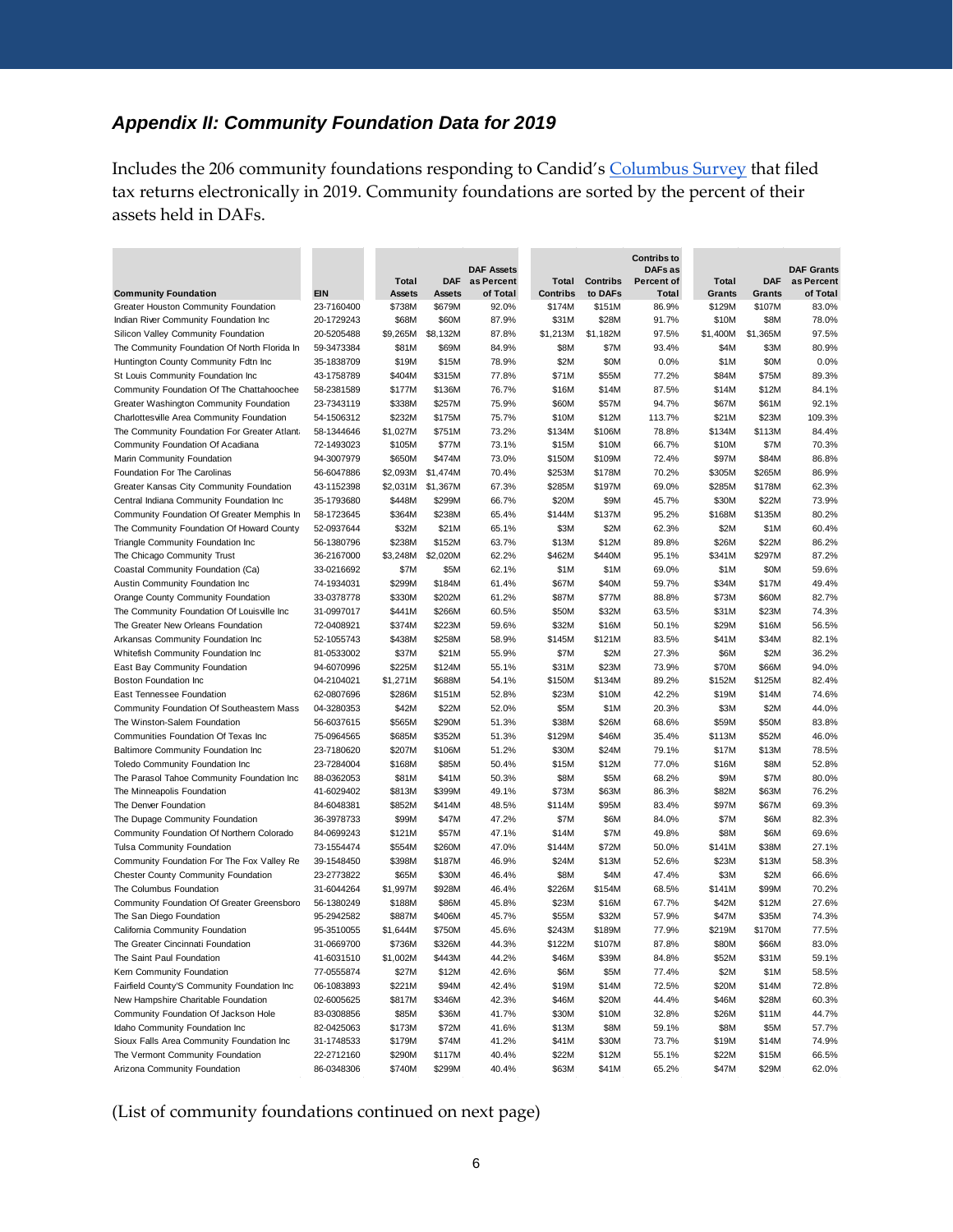|                                                                                |                          |                  |                  |                                 |                 |                 | <b>Contribs to</b>           |                |                |                                 |
|--------------------------------------------------------------------------------|--------------------------|------------------|------------------|---------------------------------|-----------------|-----------------|------------------------------|----------------|----------------|---------------------------------|
|                                                                                |                          | Total            | <b>DAF</b>       | <b>DAF Assets</b><br>as Percent | Total           | <b>Contribs</b> | DAFs as<br><b>Percent of</b> | <b>Total</b>   | <b>DAF</b>     | <b>DAF Grants</b><br>as Percent |
| <b>Community Foundation</b>                                                    | <b>EIN</b>               | Assets           | <b>Assets</b>    | of Total                        | <b>Contribs</b> | to DAFs         | Total                        | Grants         | Grants         | of Total                        |
| Community Foundation Of Greater Fort Wayne                                     | 35-1119450               | \$167M           | \$68M            | 40.3%                           | \$10M           | \$5M            | 47.5%                        | \$6M           | \$2M           | 39.4%                           |
| Community Foundation For The Land Of Lincol                                    | 20-4191391               | \$44M            | \$18M            | 40.2%                           | \$6M            | \$3M            | 49.9%                        | \$3M           | \$2M           | 78.8%                           |
| Coastal Community Foundation (Sc)                                              | 23-7390313               | \$204M           | \$82M            | 40.1%                           | \$28M           | \$18M           | 65.0%                        | \$22M          | \$18M          | 82.2%                           |
| North Carolina Community Foundation                                            | 58-1661700               | \$284M           | \$114M           | 40.0%                           | \$25M           | \$13M           | 51.2%                        | \$13M          | \$7M           | 57.7%                           |
| The San Francisco Foundation                                                   | 01-0679337               | \$1,517M         | \$606M           | 39.9%                           | \$121M          | \$87M           | 71.7%                        | \$171M         | \$140M         | 81.9%                           |
| Community Foundation Of Tampa Bay Inc                                          | 59-3001853               | \$278M           | \$110M           | 39.4%                           | \$36M           | \$22M           | 60.6%                        | \$20M          | \$15M          | 73.2%                           |
| Community Fdn Of Greater Des Moines F/K/A<br>The Miami Foundation Inc          | 42-6139033<br>65-0350357 | \$568M<br>\$359M | \$224M<br>\$139M | 39.4%<br>38.8%                  | \$79M<br>\$59M  | \$34M<br>\$47M  | 43.8%<br>80.7%               | \$49M<br>\$57M | \$23M<br>\$32M | 47.5%<br>56.5%                  |
| The Dallas Foundation                                                          | 75-2890371               | \$307M           | \$117M           | 38.2%                           | \$91M           | \$33M           | 36.4%                        | \$70M          | \$45M          | 63.4%                           |
| Community Foundation Of Western Nevada                                         | 88-0370179               | \$119M           | \$45M            | 37.9%                           | \$12M           | \$8M            | 64.3%                        | \$13M          | \$7M           | 53.1%                           |
| The New York Community Trust                                                   | 13-3062214               | \$2,910M         | \$1,103M         | 37.9%                           | \$77M           | \$56M           | 72.4%                        | \$173M         | \$103M         | 59.4%                           |
| Maine Community Foundation Inc                                                 | 01-0391479               | \$582M           | \$218M           | 37.5%                           | \$29M           | \$21M           | 70.6%                        | \$36M          | \$21M          | 58.8%                           |
| The Community Foundation Inc                                                   | 23-7009135               | \$594M           | \$223M           | 37.5%                           | \$44M           | \$36M           | 81.1%                        | \$42M          | \$28M          | 66.6%                           |
| Hendricks County Community Foundation Inc                                      | 35-1878973               | \$19M            | \$7M             | 37.4%                           | \$6M            | \$4M            | 71.4%                        | \$2M           | \$1M           | 59.0%                           |
| Seattle Foundation                                                             | 91-6013536               | \$1,125M         | \$419M           | 37.2%                           | \$165M          | \$107M          | 65.0%                        | \$113M         | \$74M          | 65.2%                           |
| Community Foundation For Southern Arizona                                      | 94-2681765               | \$125M           | \$46M            | 37.1%                           | \$7M            | \$6M            | 83.9%                        | \$9M           | \$6M           | 72.8%                           |
| Community Foundation For Nantucket Inc                                         | 13-4316755               | \$14M            | \$5M             | 36.3%                           | \$6M            | \$3M            | 42.1%                        | \$2M           | \$2M           | 87.5%                           |
| Albuquerque Community Foundation                                               | 85-0295444               | \$109M           | \$39M            | 36.3%                           | \$7M            | \$3M            | 47.0%                        | \$5M           | \$2M           | 42.9%                           |
| Community Foundation Of Boone County Inc                                       | 35-1829585               | \$26M            | \$9M             | 36.1%                           | \$1M            | \$0M            | 26.5%                        | \$1M           | \$0M           | 42.8%                           |
| Oklahoma City Community Foundation<br>Community Foundation Of North Central Wi | 23-7024262               | \$550M           | \$198M           | 35.9%                           | \$35M           | \$25M           | 70.3%                        | \$28M          | \$12M          | 41.2%                           |
| Central New York Community Foundation Inc                                      | 39-1577472<br>15-0626910 | \$70M<br>\$279M  | \$25M<br>\$99M   | 35.5%<br>35.5%                  | \$5M<br>\$14M   | \$3M<br>\$9M    | 68.3%<br>68.0%               | \$5M<br>\$12M  | \$3M<br>\$6M   | 57.3%<br>47.5%                  |
| Rochester Area Community Foundation                                            | 23-7250641               | \$373M           | \$130M           | 34.9%                           | \$22M           | \$6M            | 26.2%                        | \$29M          | \$19M          | 65.4%                           |
| The Greater Kanawha Valley Foundation                                          | 55-6024430               | \$266M           | \$91M            | 34.3%                           | \$6M            | \$3M            | 49.8%                        | \$12M          | \$4M           | 33.8%                           |
| The Community Foundation Of The Holland/Zer                                    | 38-6095283               | \$94M            | \$32M            | 33.8%                           | \$13M           | \$6M            | 46.6%                        | \$14M          | \$5M           | 33.8%                           |
| Community Foundation For Mississippi                                           | 64-0845750               | \$55M            | \$18M            | 33.0%                           | \$5M            | \$1M            | 17.4%                        | \$3M           | \$1M           | 40.7%                           |
| Petoskey-Harbor Springs Area Community For                                     | 38-3032185               | \$44M            | \$14M            | 32.2%                           | \$4M            | \$2M            | 53.3%                        | \$3M           | \$2M           | 73.8%                           |
| Hutchinson Community Foundation                                                | 48-1076910               | \$78M            | \$24M            | 31.4%                           | \$7M            | \$1M            | 21.1%                        | \$5M           | \$2M           | 34.1%                           |
| The Oregon Community Foundation                                                | 23-7315673               | \$2,274M         | \$712M           | 31.3%                           | \$204M          | \$75M           | 36.6%                        | \$117M         | \$51M          | 43.3%                           |
| Fremont Area Community Foundation                                              | 47-0629642               | \$1,227M         | \$376M           | 30.6%                           | \$2M            | \$0M            | 14.6%                        | \$2M           | \$1M           | 30.0%                           |
| The Pittsburgh Foundation                                                      | 25-0965466               | \$50M            | \$15M            | 30.5%                           | \$42M           | \$26M           | 61.5%                        | \$47M          | \$25M          | 52.4%                           |
| Manatee Community Foundation Inc                                               | 65-0833500               | \$70M            | \$21M            | 30.1%                           | \$7M            | \$3M            | 44.0%                        | \$5M           | \$2M           | 39.9%                           |
| Central Florida Foundation Inc                                                 | 59-3182886               | \$1,012M         | \$290M           | 28.7%                           | \$7M            | \$4M            | 52.9%                        | \$6M           | \$3M           | 42.5%                           |
| The Rhode Island Community Foundation                                          | 22-2604963               | \$568M           | \$161M           | 28.4%                           | \$47M           | \$29M           | 62.2%                        | \$54M          | \$19M          | 35.7%                           |
| Community Foundation For Greater Buffalo Inc                                   | 22-2743917               | \$101M           | \$29M            | 28.2%                           | \$63M           | \$25M           | 39.3%                        | \$29M          | \$12M          | 39.8%                           |
| Community Foundation Of Greater Dubuque<br>Lehigh Valley Community Foundation  | 42-1526614<br>23-1686634 | \$59M<br>\$364M  | \$16M<br>\$102M  | 28.1%<br>28.1%                  | \$11M<br>\$4M   | \$5M<br>\$3M    | 46.5%<br>72.9%               | \$6M<br>\$7M   | \$2M<br>\$5M   | 37.4%<br>73.8%                  |
| San Antonio Area Foundation                                                    | 74-6065414               | \$182M           | \$50M            | 27.5%                           | \$110M          | \$33M           | 30.4%                        | \$30M          | \$21M          | 71.6%                           |
| Nebraska Community Foundation                                                  | 47-0769903               | \$20M            | \$5M             | 27.1%                           | \$55M           | \$18M           | 33.3%                        | \$10M          | \$6M           | 60.9%                           |
| Park City Community Foundation                                                 | 30-0171971               | \$370M           | \$99M            | 26.8%                           | \$7M            | \$1M            | 18.4%                        | \$2M           | \$1M           | 42.7%                           |
| Gulf Coast Community Foundation Inc                                            | 59-1052433               | \$346M           | \$91M            | 26.4%                           | \$55M           | \$42M           | 76.7%                        | \$40M          | \$28M          | 69.8%                           |
| Grand Rapids Community Foundation                                              | 38-2877959               | \$377M           | \$98M            | 26.2%                           | \$10M           | \$8M            | 81.7%                        | \$14M          | \$6M           | 46.3%                           |
| Hampton Roads Community Foundation                                             | 54-2035996               | \$259M           | \$66M            | 25.5%                           | \$15M           | \$11M           | 70.9%                        | \$19M          | \$10M          | 51.2%                           |
| Erie Community Foundation                                                      | 25-6032032               | \$291M           | \$73M            | 25.1%                           | \$21M           | \$8M            | 39.4%                        | \$21M          | \$8M           | 35.0%                           |
| Community Foundation For Monterey County                                       | 94-1615897               | \$144M           | \$36M            | 24.9%                           | \$30M           | \$11M           | 38.4%                        | \$19M          | \$6M           | 29.1%                           |
| Greater Green Bay Community Foundation Inc                                     | 39-1699966               | \$393M           | \$94M            | 24.1%                           | \$38M           | \$5M            | 14.0%                        | \$8M           | \$7M           | 90.4%                           |
| Santa Barbara Foundation                                                       | 95-1866094               | \$15M            | \$4M             | 24.0%                           | \$23M           | \$13M           | 56.8%                        | \$28M          | \$16M          | 58.0%                           |
| <b>Telluride Foundation</b>                                                    | 84-1530768               | \$132M           | \$31M            | 23.4%                           | \$4M            | \$1M            | 16.0%                        | \$2M           | \$0M           | 0.0%                            |
| Greater Tacoma Community Foundation                                            | 91-1007459               | \$221M           | \$51M            | 23.3%                           | \$15M           | \$5M            | 33.5%                        | \$8M           | \$2M           | 23.5%                           |
| Akron Community Foundation<br>Hawaii Community Foundation                      | 34-1087615<br>99-0261283 | \$699M<br>\$181M | \$160M<br>\$41M  | 22.9%<br>22.7%                  | \$11M<br>\$77M  | \$5M<br>\$46M   | 47.9%<br>60.1%               | \$10M<br>\$47M | \$5M<br>\$21M  | 44.3%<br>44.7%                  |
| Spartanburg County Foundation                                                  | 57-0351398               | \$47M            | \$11M            | 22.6%                           | \$29M           | \$6M            | 21.0%                        | \$13M          | \$3M           | 22.3%                           |
| Dubois County Community Foundation Inc                                         | 35-1990305               | \$46M            | \$10M            | 22.2%                           | \$5M            | \$2M            | 46.0%                        | \$2M           | \$0M           | 17.3%                           |
| Northern Indiana Community Foundation Inc                                      | 35-1912317               | \$294M           | \$63M            | 21.5%                           | \$3M            | \$1M            | 25.4%                        | \$2M           | \$0M           | 23.8%                           |
| Community Foundation Of The Ozarks Inc                                         | 23-7290968               | \$33M            | \$7M             | 20.8%                           | \$25M           | \$12M           | 46.3%                        | \$18M          | \$9M           | 48.3%                           |
| Noble County Community Foundation Inc                                          | 35-1827247               | \$277M           | \$57M            | 20.5%                           | \$3M            | \$0M            | 5.5%                         | \$2M           | \$1M           | 25.3%                           |
| <b>Stark Community Foundation</b>                                              | 34-0943665               | \$19M            | \$4M             | 20.0%                           | \$12M           | \$6M            | 55.3%                        | \$13M          | \$3M           | 27.1%                           |
| Greater Williamsburg Community Trust                                           | 54-1927558               | \$187M           | \$37M            | 19.8%                           | \$9M            | \$0M            | 3.1%                         | \$1M           | \$0M           | 53.8%                           |
| The Greater Cedar Rapids Community Foundat                                     | 42-6053860               | \$64M            | \$12M            | 19.1%                           | \$14M           | \$9M            | 60.9%                        | \$8M           | \$4M           | 51.1%                           |
| <b>Adirondack Foundation</b>                                                   | 16-1535724               | \$233M           | \$43M            | 18.6%                           | \$4M            | \$2M            | 45.0%                        | \$3M           | \$2M           | 52.8%                           |
| <b>Madison Community Foundation</b>                                            | 39-6038248               | \$135M           | \$25M            | 18.4%                           | \$32M           | \$8M            | 26.0%                        | \$18M          | \$6M           | 32.3%                           |
| Southwest Florida Community Foundation Inc                                     | 59-6580974               | \$78M            | \$14M            | 18.3%                           | \$13M           | \$7M            | 50.4%                        | \$6M           | \$2M           | 30.9%                           |
| Heritage Fund - The Community Foundation Of                                    | 35-1343903               | \$28M            | \$5M             | 17.9%                           | \$4M            | \$0M            | 11.2%                        | \$3M           | \$0M           | 4.5%                            |
| Community Foundation Of Madison And Jeffers                                    | 35-1847297               | \$9M             | \$2M             | 17.7%                           | \$1M            | \$0M            | 21.5%                        | \$1M           | \$0M           | 18.1%                           |
| Scott County Community Foundation Inc                                          | 35-2014369               | \$1,063M         | \$188M           | 17.7%                           | \$0M            | \$0M            | 11.0%                        | \$0M           | \$0M           | 17.9%                           |
| Hartford Foundation For Public Giving                                          | 06-0699252               | \$221M           | \$38M            | 17.3%                           | \$14M           | \$6M            | 45.2%                        | \$38M          | \$11M          | 27.5%                           |
| (List of community foundations continued on next page)                         |                          |                  |                  |                                 |                 |                 |                              |                |                |                                 |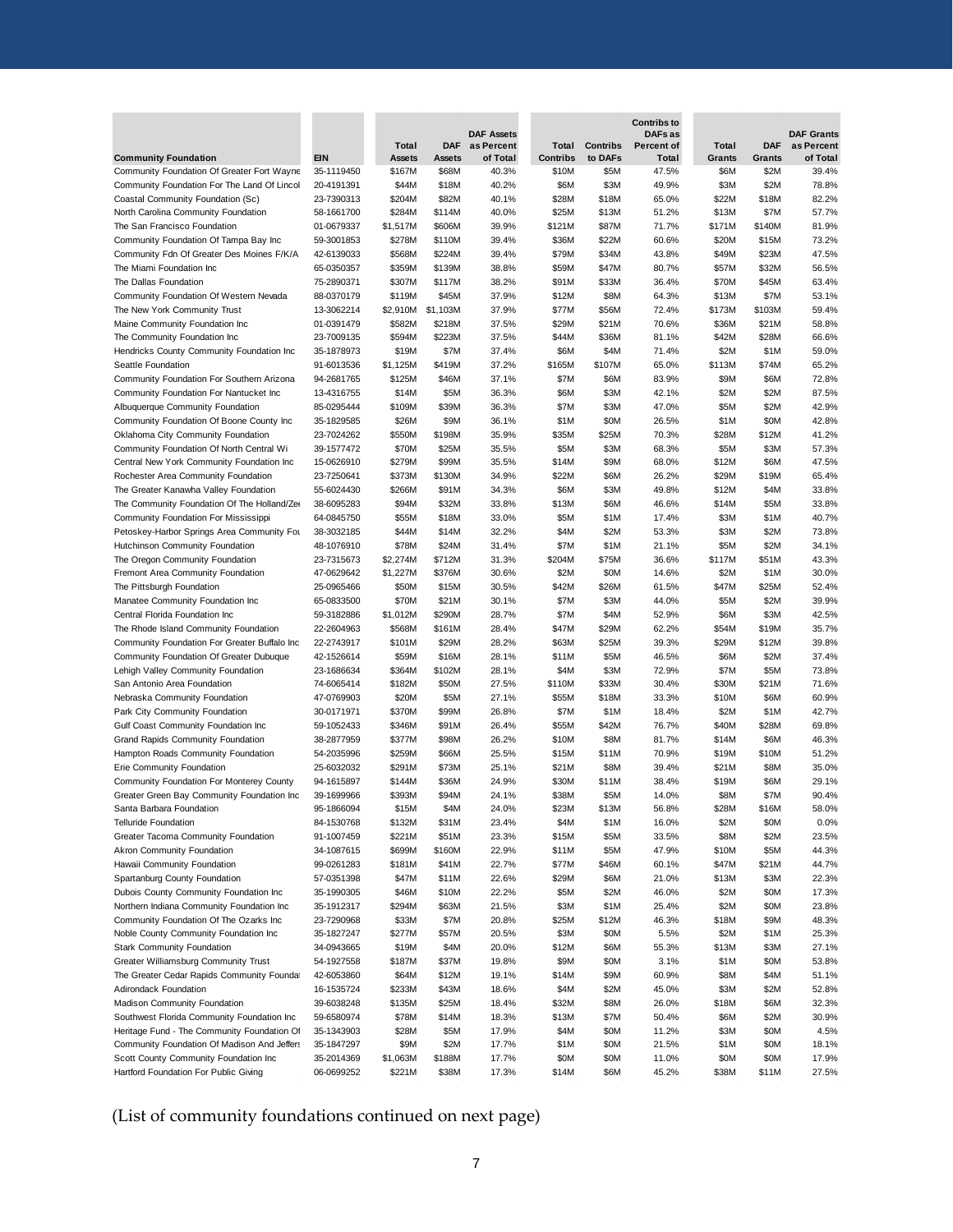|                                                                                    |                          |                 |               |                                 |                 |                 | <b>Contribs to</b>           |              |               |                                 |
|------------------------------------------------------------------------------------|--------------------------|-----------------|---------------|---------------------------------|-----------------|-----------------|------------------------------|--------------|---------------|---------------------------------|
|                                                                                    |                          | Total           | <b>DAF</b>    | <b>DAF Assets</b><br>as Percent | Total           | <b>Contribs</b> | DAFs as<br><b>Percent of</b> | Total        | <b>DAF</b>    | <b>DAF Grants</b><br>as Percent |
| <b>Community Foundation</b>                                                        | EIN                      | Assets          | <b>Assets</b> | of Total                        | <b>Contribs</b> | to DAFs         | Total                        | Grants       | <b>Grants</b> | of Total                        |
| Permian Basin Area Foundation                                                      | 75-2295008               | \$352M          | \$61M         | 17.3%                           | \$11M           | \$6M            | 51.7%                        | \$11M        | \$5M          | 46.7%                           |
| The Community Foundation Of Sarasota Co Ind                                        | 59-1956886               | \$143M          | \$25M         | 17.1%                           | \$39M           | \$20M           | 51.0%                        | \$19M        | \$8M          | 40.3%                           |
| Grand Haven Area Community Foundation Inc                                          | 23-7108776               | \$163M          | \$28M         | 17.1%                           | \$9M            | \$5M            | 58.5%                        | \$8M         | \$3M          | 40.8%                           |
| York County Community Foundation                                                   | 23-6299868               | \$14M           | \$2M          | 16.9%                           | \$5M            | \$1M            | 19.4%                        | \$5M         | \$1M          | 16.4%                           |
| Brown County Community Foundation Inc                                              | 35-1960379               | \$43M           | \$7M          | 16.5%                           | \$2M            | \$1M            | 34.9%                        | \$1M         | \$1M          | 48.5%                           |
| <b>Blue River Foundation Inc</b>                                                   | 35-1756331               | \$147M          | \$23M         | 15.8%                           | \$1M            | \$0M            | 19.5%                        | \$3M         | \$1M          | 44.3%                           |
| Ann Arbor Area Community Foundation                                                | 38-6087967               | \$8M            | \$1M          | 15.6%                           | \$6M            | \$1M            | 17.1%                        | \$6M         | \$3M          | 43.8%                           |
| Montgomery County Community Foundation                                             | 76-0082098               | \$68M           | \$10M         | 15.1%                           | \$0M            | \$0M            | 17.1%                        | \$0M         | \$0M          | 10.3%                           |
| Legacy Foundation Inc                                                              | 35-1872803               | \$56M           | \$8M          | 15.0%                           | \$4M            | \$1M            | 14.0%                        | \$2M         | \$0M          | 21.5%                           |
| Dekalb County Community Foundation                                                 | 36-3788167               | \$9M            | \$1M          | 14.5%                           | \$1M            | \$0M            | 15.5%                        | \$3M         | \$0M          | 17.2%                           |
| Brookline Community Foundation Inc                                                 | 04-2103944               | \$8M            | \$1M          | 13.8%                           | \$1M            | \$0M            | 15.1%                        | \$1M         | \$0M          | 10.8%                           |
| Benton Community Foundation Inc                                                    | 26-0074023               | \$35M           | \$5M          | 13.5%                           | \$1M            | \$0M            | 1.2%                         | \$0M         | \$0M          | 3.7%                            |
| Unity Foundation Of La Porte County                                                | 35-1658674               | \$91M           | \$12M         | 13.4%                           | \$2M            | \$0M            | 5.5%                         | \$2M         | \$0M          | 14.1%                           |
| Berks County Community Foundation Inc<br>Kosciusko County Community Foundation Inc | 23-2769892<br>35-6086777 | \$62M<br>\$302M | \$8M<br>\$38M | 13.3%<br>12.5%                  | \$15M<br>\$8M   | \$1M<br>\$1M    | 3.3%<br>10.5%                | \$5M<br>\$3M | \$3M<br>\$1M  | 56.2%<br>42.6%                  |
| Community Foundation Of Elkhart County Inc                                         | 31-1255886               | \$17M           | \$2M          | 12.4%                           | \$22M           | \$17M           | 75.1%                        | \$27M        | \$22M         | 81.2%                           |
| Adams County Community Foundation Inc                                              | 26-1404848               | \$70M           | \$9M          | 12.3%                           | \$2M            | \$0M            | 12.1%                        | \$2M         | \$0M          | 11.7%                           |
| Greater Lafayette Community Foundation                                             | 23-7147996               | \$33M           | \$4M          | 12.2%                           | \$4M            | \$0M            | 6.9%                         | \$2M         | \$0M          | 17.1%                           |
| Johnson County Community Foundation Inc                                            | 35-1797437               | \$58M           | \$7M          | 12.1%                           | \$3M            | \$1M            | 32.3%                        | \$1M         | \$0M          | 36.0%                           |
| Community Foundation Of Wabash County Inc                                          | 35-6019016               | \$11M           | \$1M          | 12.0%                           | \$5M            | \$0M            | 2.1%                         | \$3M         | \$0M          | 16.2%                           |
| South Madison Community Foundation                                                 | 35-1839759               | \$460M          | \$54M         | 11.7%                           | \$1M            | \$0M            | 43.0%                        | \$0M         | \$0M          | 17.0%                           |
| The Dayton Foundation                                                              | 31-6027287               | \$174M          | \$20M         | 11.5%                           | \$46M           | \$8M            | 18.1%                        | \$23M        | \$6M          | 24.0%                           |
| San Angelo Area Foundation                                                         | 73-1634145               | \$2,266M        | \$261M        | 11.5%                           | \$16M           | \$6M            | 39.5%                        | \$12M        | \$5M          | 42.5%                           |
| The Cleveland Foundation                                                           | 34-0714588               | \$100M          | \$11M         | 11.0%                           | \$78M           | \$35M           | 44.7%                        | \$154M       | \$76M         | 49.1%                           |
| The Community Foundation Of Eastern Conner                                         | 06-1080097               | \$27M           | \$3M          | 10.7%                           | \$6M            | \$4M            | 68.7%                        | \$6M         | \$3M          | 47.2%                           |
| Main Street Community Foundation Inc                                               | 06-1433299               | \$30M           | \$3M          | 10.5%                           | \$2M            | \$1M            | 23.2%                        | \$1M         | \$0M          | 29.9%                           |
| Whitley County Community Foundation Inc                                            | 35-1860518               | \$549M          | \$56M         | 10.2%                           | \$2M            | \$1M            | 42.7%                        | \$2M         | \$0M          | 24.6%                           |
| Kalamazoo Community Foundation                                                     | 38-3333202               | \$16M           | \$2M          | 10.1%                           | \$10M           | \$3M            | 31.0%                        | \$18M        | \$4M          | 20.8%                           |
| Orcas Island Community Foundation                                                  | 91-1680527               | \$67M           | \$7M          | 10.0%                           | \$1M            | \$0M            | 29.7%                        | \$3M         | \$1M          | 19.5%                           |
| The Community Foundation Of Muncie And De                                          | 35-1640051               | \$21M           | \$2M          | 9.8%                            | \$2M            | \$0M            | 10.0%                        | \$3M         | \$0M          | 15.8%                           |
| Community Foundation Of Chippewa County                                            | 39-2024542               | \$26M           | \$3M          | 9.8%                            | \$0M            | \$0M            | 45.1%                        | \$0M         | \$0M          | 18.1%                           |
| Muskingum County Community Foundation                                              | 31-1147022               | \$63M           | \$6M          | 9.6%                            | \$2M            | \$0M            | 9.8%                         | \$7M         | \$0M          | 2.1%                            |
| Porter County Community Foundation Inc                                             | 35-2000788               | \$129M          | \$12M         | 9.5%                            | \$5M            | \$0M            | 9.6%                         | \$2M         | \$1M          | 72.6%                           |
| The Community Foundation Of Frederick Coun                                         | 52-1488711               | \$38M           | \$4M          | 9.3%                            | \$5M            | \$1M            | 13.7%<br>7.8%                | \$6M<br>\$1M | \$1M<br>\$0M  | 12.8%                           |
| Marshall County Community Foundation Inc<br>Hamilton Community Foundation          | 35-1826870<br>31-6038277 | \$101M<br>\$9M  | \$9M<br>\$1M  | 9.0%<br>8.8%                    | \$1M<br>\$5M    | \$0M<br>\$1M    | 24.4%                        | \$4M         | \$1M          | 13.4%<br>19.5%                  |
| Warren County Community Foundation                                                 | 35-2070789               | \$74M           | \$6M          | 8.6%                            | \$4M            | \$0M            | 2.3%                         | \$0M         | \$0M          | 3.4%                            |
| Community Foundation Of Greater Johnstown                                          | 25-1637373               | \$24M           | \$2M          | 8.5%                            | \$8M            | \$1M            | 7.1%                         | \$3M         | \$0M          | 15.1%                           |
| Decatur County Community Foundation Inc                                            | 35-1870979               | \$51M           | \$4M          | 8.3%                            | \$1M            | \$0M            | 0.1%                         | \$1M         | \$0M          | 7.0%                            |
| Wayne County Indiana Foundation Inc                                                | 35-1406033               | \$101M          | \$8M          | 8.3%                            | \$7M            | \$3M            | 35.1%                        | \$2M         | \$0M          | 15.8%                           |
| Community Foundation Alliance Inc                                                  | 35-1830262               | \$35M           | \$3M          | 8.2%                            | \$4M            | \$0M            | 11.1%                        | \$3M         | \$1M          | 15.7%                           |
| Community Foundation Of Bloomington And M                                          | 35-1811149               | \$41M           | \$3M          | 8.2%                            | \$2M            | \$0M            | 15.3%                        | \$1M         | \$0M          | 19.3%                           |
| Whatcom Community Foundation                                                       | 91-1726410               | \$15M           | \$1M          | 8.1%                            | \$5M            | \$3M            | 52.5%                        | \$4M         | \$3M          | 67.5%                           |
| The Community Foundation Of Jackson County                                         | 31-1119856               | \$121M          | \$10M         | 8.0%                            | \$1M            | \$0M            | 1.6%                         | \$1M         | \$0M          | 11.9%                           |
| Connecticut Community Foundation Inc                                               | 06-6038074               | \$17M           | \$1M          | 7.6%                            | \$6M            | \$1M            | 13.1%                        | \$5M         | \$1M          | 12.6%                           |
| Lagrange County Community Foundation                                               | 35-1834679               | \$646M          | \$49M         | 7.6%                            | \$1M            | \$0M            | 0.0%                         | \$0M         | \$0M          | 16.3%                           |
| The Community Foundation For Greater New H                                         | 06-6032106               | \$121M          | \$8M          | 6.7%                            | \$33M           | \$5M            | 15.6%                        | \$30M        | \$4M          | 12.2%                           |
| Community Foundation Of Southern Indiana Ind                                       | 35-1827813               | \$13M           | \$1M          | 6.6%                            | \$11M           | \$0M            | 3.8%                         | \$6M         | \$0M          | 4.9%                            |
| Ripley County Community Foundation Inc<br>Wabash Valley Community Foundation Inc   | 35-2048001<br>35-1848649 | \$63M<br>\$30M  | \$4M<br>\$2M  | 6.1%<br>6.0%                    | \$1M<br>\$7M    | \$0M<br>\$1M    | 1.8%<br>8.9%                 | \$0M<br>\$2M | \$0M<br>\$0M  | 8.1%<br>9.6%                    |
| Crown Point Community Foundation Inc                                               | 31-0247014               | \$46M           | \$3M          | 6.0%                            | \$2M            | \$0M            | 10.7%                        | \$1M         | \$0M          | 4.1%                            |
| Community Foundation Of Northeast Alabama                                          | 63-0308398               | \$19M           | \$1M          | 5.9%                            | \$1M            | \$0M            | 19.5%                        | \$1M         | \$0M          | 19.8%                           |
| Parke County Community Foundation Inc                                              | 35-1881810               | \$36M           | \$2M          | 5.7%                            | \$1M            | \$0M            | 13.4%                        | \$1M         | \$0M          | 4.7%                            |
| The Community Foundation Of Mendocino Cou                                          | 68-0330462               | \$11M           | \$1M          | 5.5%                            | \$4M            | \$0M            | 7.2%                         | \$4M         | \$1M          | 39.1%                           |
| Community Foundation Of Pulaski County Inc                                         | 35-2127564               | \$27M           | \$1M          | 5.1%                            | \$1M            | \$0M            | 16.1%                        | \$0M         | \$0M          | 6.2%                            |
| Community Foundation Of Grant County Indian                                        | 31-1117791               | \$27M           | \$1M          | 4.8%                            | \$5M            | \$0M            | 8.7%                         | \$2M         | \$0M          | 10.0%                           |
| Steuben County Community Foundation                                                | 35-1857065               | \$8M            | \$0M          | 4.7%                            | \$2M            | \$0M            | 8.4%                         | \$1M         | \$0M          | 19.7%                           |
| Community Foundation Of Crawford County Inc                                        | 20-0834966               | \$23M           | \$1M          | 3.9%                            | \$1M            | \$0M            | 26.3%                        | \$0M         | \$0M          | 3.4%                            |
| Putnam County Community Foundation Inc                                             | 31-1159916               | \$45M           | \$2M          | 3.9%                            | \$1M            | \$0M            | 5.4%                         | \$1M         | \$0M          | 5.1%                            |
| The Portland Foundation                                                            | 35-6028362               | \$25M           | \$1M          | 3.5%                            | \$0M            | \$0M            | 0.2%                         | \$0M         | \$0M          | 7.0%                            |
| Henry County Community Foundation Inc                                              | 31-1170412               | \$46M           | \$1M          | 3.1%                            | \$3M            | \$0M            | 5.5%                         | \$2M         | \$0M          | 9.5%                            |
| Western Indiana Community Foundation Inc                                           | 35-1814927               | \$19M           | \$0M          | 2.3%                            | \$2M            | \$0M            | 0.0%                         | \$1M         | \$0M          | 4.7%                            |
| Hancock County Community Foundation Inc                                            | 35-1837729               | \$9M            | \$0M          | 2.1%                            | \$3M            | \$0M            | 5.5%                         | \$1M         | \$0M          | 7.7%                            |
| Adams County Community Foundation                                                  | 35-1834664               | \$23M           | \$0M          | 2.1%                            | \$2M            | \$0M            | 0.3%                         | \$1M         | \$0M          | 3.2%                            |
| Owen County Community Foundation                                                   | 35-1934464               | \$27M           | \$1M          | 2.1%                            | \$1M            | \$0M            | 0.3%                         | \$0M         | \$0M          | 1.0%                            |
| Jasper Newton Foundation Inc                                                       | 35-1842404               | \$47M           | \$1M          | 2.1%                            | \$3M            | \$0M            | 2.7%                         | \$1M         | \$0M          | 0.4%                            |
| (List of community foundations continued on next page)                             |                          |                 |               |                                 |                 |                 |                              |              |               |                                 |